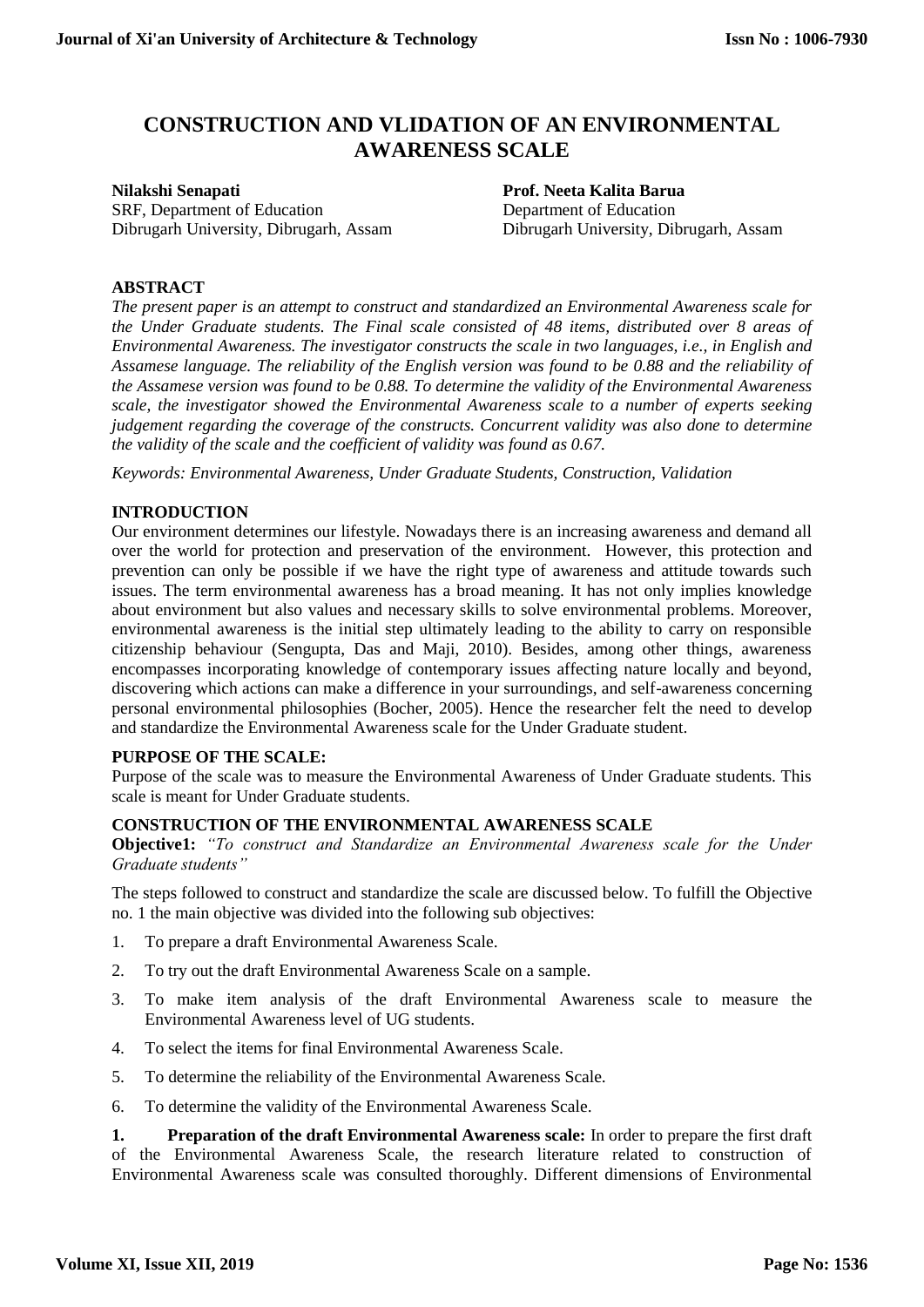Awareness scale were also consulted. Some scales related to Environmental Awareness were consulted and taken as a guide for the construction of the present scale. The following scale was mainly consulted for the construction of the present scale, i.e., the *Environmental Awareness Test (EAWT)* constructed by K. Yeshodhara (2003).

From the study of related literature 8 dimensions of environmental awareness were found out and taken for the construction of the present Environmental Awareness Scale. The test consisted of 91 items, distributed over 8 areas of Environmental Awareness. After review of other research studies, the dimensions identified as important for the students studying at the Under Graduate level were:

- (i) Pollution,
- (ii) Bio-diversity and its conservation,
- (iii) Energy,
- (iv) Environmental Concept, Concerns and Legislation,
- (v) Sustainable development,
- (vi) Health and hygiene,
- (vii) Sanitation facility (toilets, solid and liquid waste disposal systems, village cleanliness),
- (viii) Safe and adequate drinking water.

The total marks on this scale were fixed as 91. For a right response to each question, one mark was to be allotted. The respondent had to identify the correct answer among the alternatives given and tick the correct answer. The distribution of test items over different areas of Environmental Awareness in the final form of the test is detailed in Table 1.

| of<br><b>Environmental</b><br><b>Areas</b> | Serial number of items in the test            | Total number     |
|--------------------------------------------|-----------------------------------------------|------------------|
| <b>Awareness</b>                           |                                               | of items in each |
|                                            |                                               | area             |
| Pollution                                  | 1,9,17,25,33,41,49,57,65,73,81                | 11               |
| its<br>Bio-diversity<br>and                | 2, 10, 18, 26, 34, 42, 50, 58, 66, 74         | 10               |
| conservation                               |                                               |                  |
| Energy                                     | 3, 11, 19, 27, 35, 43, 51, 59, 67, 75, 82     | 11               |
| Environmental<br>Concept,                  | 4, 12, 20, 28, 36, 44, 52, 60, 68, 76, 83, 87 | 12               |
| Concerns and Legislation                   |                                               |                  |
| Sustainable development                    | 5, 13, 21, 29, 37, 45, 53, 61, 69, 77, 84, 88 | 12               |
| Health and hygiene                         | 6, 14, 22, 30, 38, 46, 54, 62, 70, 78, 85, 89 | 12               |
| Sanitation facility (toilets, solid        | 7,15,23,31,39,47,55,63,71,79,86,90,91         | 13               |
| liquid<br>disposal<br>and<br>waste         |                                               |                  |
| systems, village cleanliness),             |                                               |                  |
| Safe and adequate drinking                 | 8, 16, 24, 32, 40, 48, 56, 64, 72, 80         | 10               |
| water                                      |                                               |                  |
| <b>Total</b>                               |                                               | 91               |

**Table-1: Distribution of Test items in Environmental Awareness Scale**

#### **2. Try out of the draft Environmental Awareness scale:**

- **Sample:** For the purpose of the pilot study, the draft Environmental Awareness Scale was administered to 200 Under Graduate students of Dibrugarh district. The Colleges for the pilot study were selected by using purposive sampling technique and incidental sampling was used for the selection of Under Graduate students.
- **Instruction:** Necessary instructions were prepared and included in the beginning of the draft Environmental Awareness Scale. Oral instructions were also provided whenever necessary.
- Scoring procedure: For a right response to each question, one mark was to be allotted.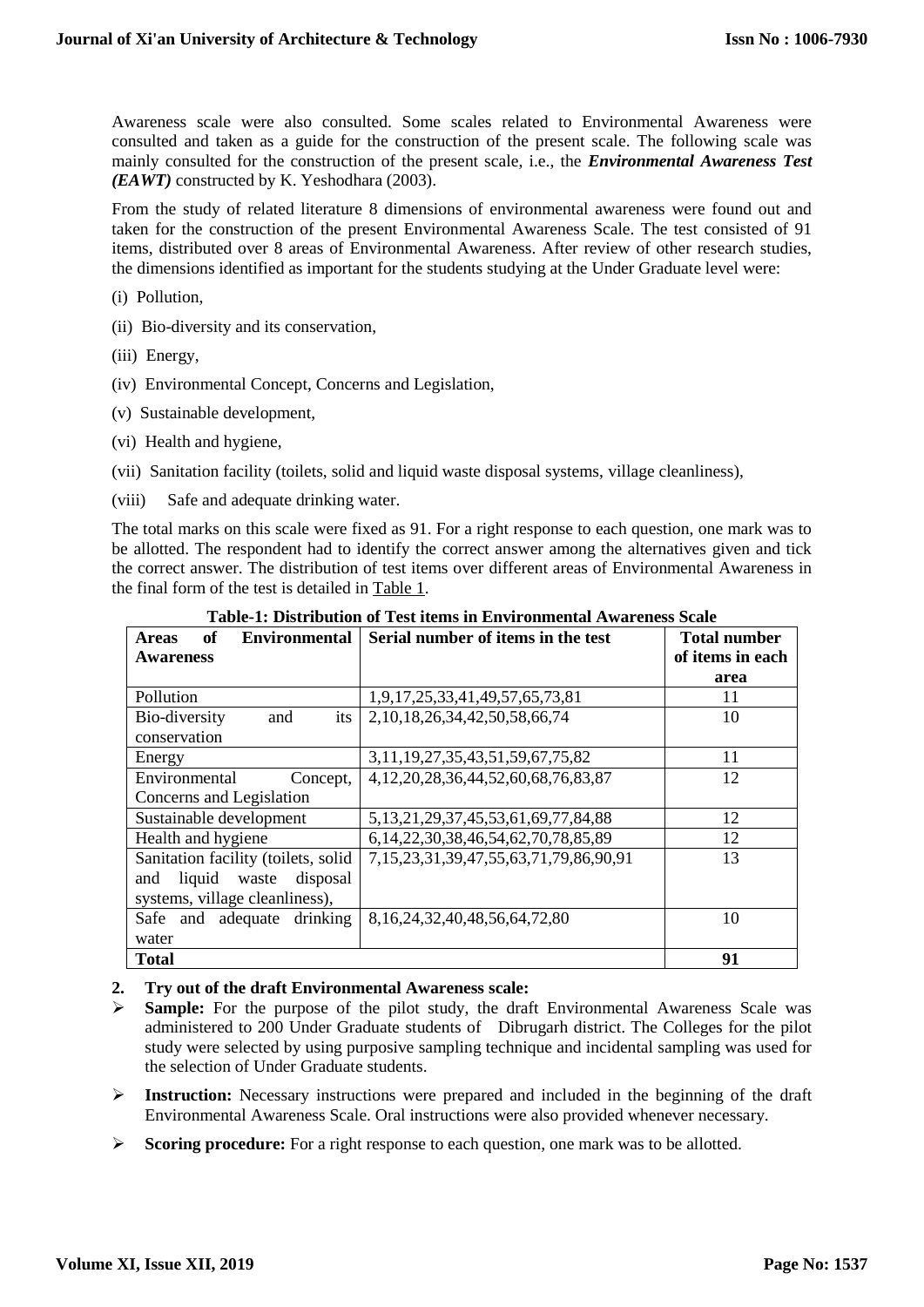- **Administration of the draft study:** The procedure followed in administering the draft Environmental Awareness Scale has been described below:
- (a) A good rapport between the investigator and the responders was established by initiating some friendly discussion.
- (b) Proper sitting arrangement was made and the draft Environmental Awareness Scale was distributed to the respondents to respond. Students were requested to read the instructions carefully. Necessary oral instructions were also provided. After, completion all the responded draft Environmental Awareness Scale was collected from each of the respondents.
- **3. Item Analysis:** The following steps were followed for item analysis of the draft Environmental Awareness scale.
- The responded draft Environmental Awareness scale of 200 Under Graduate students were scored by using the scoring key as mentioned earlier and then arranged in order from the highest score to the lowest score.
- Then 25% (i.e.50 Under Graduate students) of UG students from top and 25% (i.e. 50 Under Graduate students) of UG students from the bottom were taken apart. Thus, two groups, viz., high and low scoring groups were formed.
- $\triangleright$  The mean scores obtained on each individual item by high scoring group and low scoring group were computed.
- $\triangleright$  The difference between the mean scores obtained by the high scoring group and low scoring group on a particular item was found out. This difference was considered as the discriminating power of that particular item.
- $\triangleright$  To find out whether the discriminating power of a particular item is significant or not, 't' value for each item was found out.
- $\triangleright$  't' value equal to or greater than 1.75 indicated that the average response of the high and low group to a statement differs significantly (Edwards, 1957).
- Items having 't' value > 1.75 and <1.75 were then identified. Out of 91 items 77 items have significant 't' value ( $t$  = 1.75). The distribution of the 77 items according to different dimensions is shown in the Table-2.

| <b>Dimensions</b>                   | <b>Items</b>                                  | <b>No. of Items</b> | <b>Total</b> |
|-------------------------------------|-----------------------------------------------|---------------------|--------------|
| Pollution                           | 1,9,17,25,33,41,49,65,73,81                   | 10                  | 10           |
| its<br>Bio-diversity<br>and         | 10, 18, 34, 50, 58, 66, 74                    |                     |              |
| conservation                        |                                               |                     |              |
| Energy                              | 3, 11, 19, 27, 67, 75, 82                     | 7                   | 7            |
| Environmental<br>Concept,           | 4, 12, 20, 28, 36, 44, 52, 60, 68, 76, 83, 87 | 12                  | 12           |
| Concerns and Legislation            |                                               |                     |              |
| Sustainable development             | 5, 13, 21, 37, 45, 53, 61, 69, 77, 84, 88     | 11                  | 11           |
| Health and hygiene                  | 6, 14, 22, 30, 38, 54, 62, 70, 78, 85, 89     | 11                  | 11           |
| facility<br>Sanitation<br>(toilets, | 7,15,23,31,39,47,55,63,71,90,91               | 11                  | 11           |
| solid and liquid waste disposal     |                                               |                     |              |
| systems, village cleanliness)       |                                               |                     |              |
| Safe and adequate drinking          | 8, 24, 40, 48, 56, 64, 72, 80                 | 8                   | 8            |
| water                               |                                               |                     |              |
| <b>Total</b>                        |                                               |                     | 77           |

**Table-2: Items having 't' ≥ 1.75**

**4. Item Selection:** The investigator decided to select 48 items from the 77 items having satisfactory 't' value for the final draft Environmental Awareness scale. To select 48 items investigator gave equal weightage to all items. The distributions of the selected items are shown in the Table 3.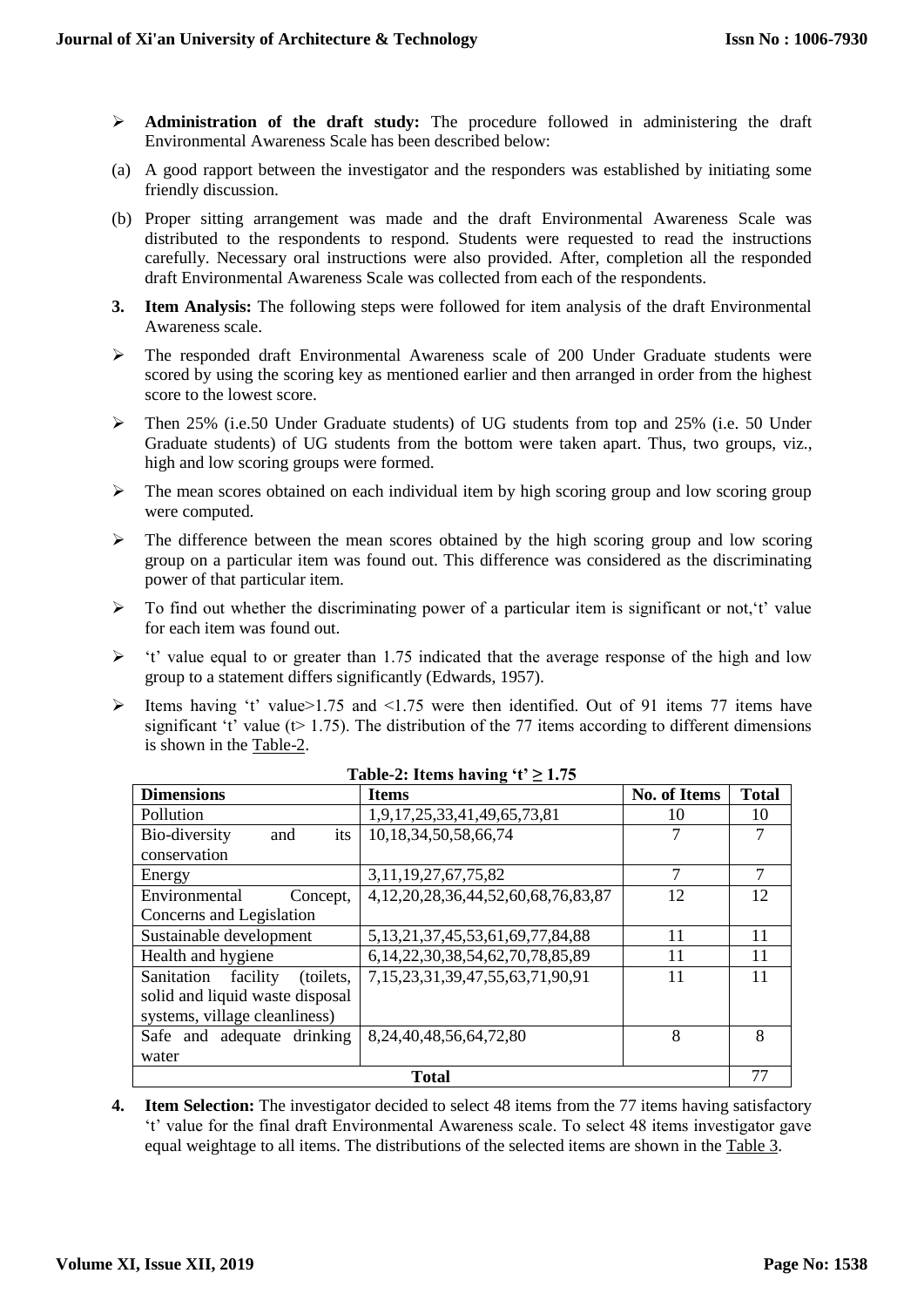| <b>Dimensions</b>                              | <b>Items</b>           | <b>No. of Items</b> | <b>Total</b> |
|------------------------------------------------|------------------------|---------------------|--------------|
| Pollution                                      | 1,17,33,65,73,81       | 6                   | 6            |
| Bio-diversity and its conservation             | 10,34,50,58,66,74      | 6                   | 6            |
| Energy                                         | 3, 11, 19, 27, 75, 82  | 6                   | 6            |
| and<br>Environmental<br>Concerns<br>Concept,   | 4,28,60,52,83,87       | 6                   | 6            |
| Legislation                                    |                        |                     |              |
| Sustainable development                        | 5, 13, 21, 45, 61, 88  | 6                   | 6            |
| Health and hygiene                             | 6,30,62,70,85,89       | 6                   | 6            |
| Sanitation facility (toilets, solid and liquid | 7,15,31,63,71,91       | 6                   | 6            |
| waste disposal systems, village cleanliness)   |                        |                     |              |
| Safe and adequate drinking water               | 24, 48, 56, 64, 72, 80 | 6                   | 6            |
| Total                                          |                        |                     |              |

#### **Table 3: Items for the Final draft Environmental Awareness Scale**

**5. Reliability of the Environmental Awareness Scale:** To compute the reliability of the Environmental Awareness Scale, the investigator adopted the following procedure-

- $\triangleright$  The split half technique of finding reliability was decided as appropriate by considering the nature and purpose of the scale.
- $\triangleright$  In order to compute the split-half reliability, the final form of Environmental Awareness scale was administered upon a sample of 200 Under Graduate students out of which 100 English Medium and 100 Assamese Medium students of Dibrugarh district.
- Odd-even method was used to split the test into two equal halves.
- The scoring of each answer sheet was done separately for these two halves of odd and even items.
- $\triangleright$  Then the coefficient of correlation between these two parts of the test was calculated using the formula of product moment co-efficient of correlation which showed the reliability of the halftest. The reliability of the English version of the scale was found as 0.78 and the reliability of the Assamese version of the scale was found as 0.78.
- $\triangleright$  The coefficient of reliability of the whole test was then estimated by using Spearman-Brown Prophecy Formula and the reliability of the full test of the English version was found to be 0.88 and Cronbach's alpha as (a=0.88). The reliability of the full test of the Assamese version was found to be  $0.88$  and Cronbach's alpha as ( $a=1.02$ ).

|                        | Coefficient of reliability of the whole test | Cronbach's alpha |
|------------------------|----------------------------------------------|------------------|
| 100 (English version)  | 0.88                                         | 0.88             |
| 100 (Assamese version) | 0.88                                         |                  |

- **Table 4: reliability of the Environmental Awareness Scale**
- **6. Validity of the Environmental Awareness scale:** To determine the validity of the Environmental Awareness scale, the investigator showed the Environmental Awareness Scale to a number of experts seeking judgment regarding the coverage of the constructs and after incorporating certain suggestions offered, the draft of the Scale constructed was considered to be satisfactory for the final try-out.

The investigator was also calculated the concurrent validity. For this, the Environmental Awareness scale (EAS) constructed by the investigator and *Environmental Awareness Test (EAWT)* constructed by K. Yeshodhara (2003). The scores on the Environmental Awareness scale (EAS) constructed by the investigator was then correlated with the scores obtained on the Environmental Awareness Test (EAWT) constructed by K. Yeshodhara and the coefficient of validity was found as 0.67.